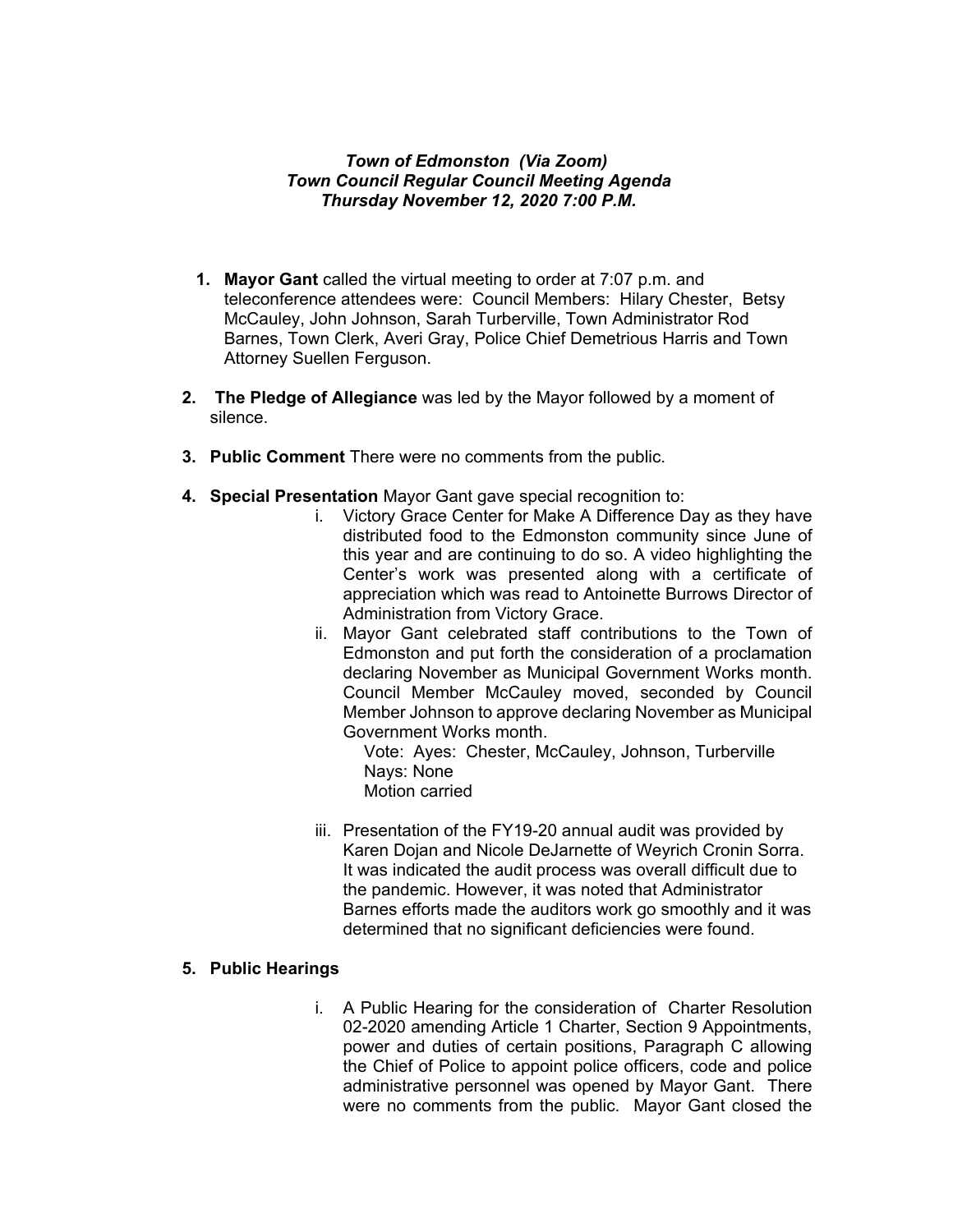public hearing. Council Member McCauley moved, seconded by Council Member Johnson to approve charter resolution 02- 2020 amending Article 1 Charter, Section 9 Appointments

Vote: Ayes: Chester, McCauley, Johnson, Turberville Nays: None

Motion carried

- ii. A Public Hearing for charter resolution 03-2020 amending Article 1 Charter, Section 7 Election Procedures, registration of voters, Paragraph A. was opened by Mayor Gant. There were no comments from the public. Council Member McCauley moved, seconded by Council Member Chester to approve charter resolution 03-2020 amending Article 1 Charter, Section 7 Election Procedures, registration of voters, Paragraph A. Vote: Ayes: Chester, McCauley, Johnson, Turberville Nays: None Motion carried
- iii. A Public Hearing for charter resolution 04-2020 amending Article 1, Charter, Section 6 Mayor Pro Temp was opened by Mayor Gant. There were no comments from the public. Mayor Gant closed the public hearing. Mayor Gant closed the public hearing. Council Member Johnson moved, seconded by Council Member Chester to approve
- iv. charter resolution 04-2020 amending Article 1 Charter, Section 6 Mayor Pro Temp. Vote: Ayes: Chester, McCauley, Johnson, Turberville Nays: None Motion carried
- **6. Old Business** There was none.
- **7. New Business**
	- i. The consideration of approval of the minutes from the October 14, 2020 work session and regular council meeting were presented. Council Member Turberville moved, seconded by Council Member McCauley to approve the Work Session Meeting minutes and the Regular Council Meeting minutes from the October 14, 2020 virtual council meetings.

Vote: Ayes: Chester, McCauley, Johnson, Turberville Nays: None Motion carried

ii. The consideration of applying for a Chesapeake Bay Trust/Prince George's County Stormwater Management grant for rain gardens on Gallatin Street was presented. Council Member Chester moved, seconded by Council Member McCauley to approve applying for a Chesapeake Bay Trust/Prince George's County Stormwater Management grant.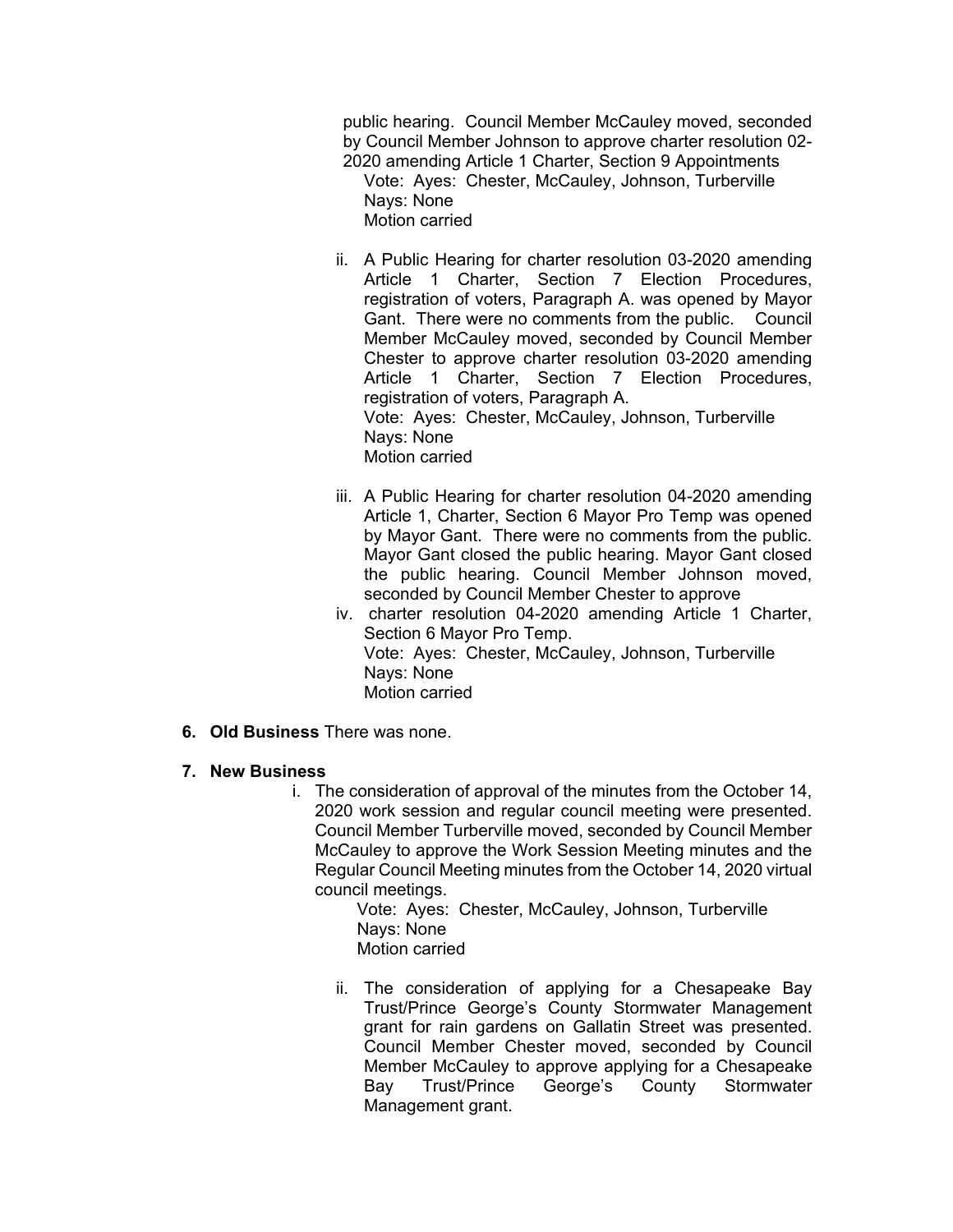Vote: Ayes: Chester, McCauley, Johnson, Turberville Nays: None Motion carried

- iii. The consideration of applying for a Chesapeake Bay Trust grant to serve as a host site for a Chesapeake Conservation Corp volunteer was presented. Council Member McCauley moved, seconded by Council Member Chester to approve applying for a Chesapeake Bay Trust grant for a volunteer conservation corp member. Vote: Ayes: Chester, McCauley, Johnson, Turberville Nays: None Motion carried
- iv. The consideration of applying for a PY47 Prince George's County Community Development Block Grant for the repaving of Crittenden Street was presented. Council Member Chester moved, seconded by Council Member Johnson that we apply for a PY47 Prince George's Block Grant for the repaving of Crittenden Street. Vote: Ayes: Chester, McCauley, Johnson, Turberville Nays: None Motion carried
- v. The introduction of Ordinance 2020-OR-09 Amending Chapter 41, Ethics, Code of updating policy to include the creation of an Ethics Commission. Council Member Turberville moved, seconded by Council Member McCauley to approve Ordinance 2020-OR-09 on first reading. Vote: Ayes: Chester, McCauley, Johnson, Turberville Nays: None Motion carried
- vi. The consideration of a proposed agreement with Verra for red light camera services. Chief Harris is working with Town Attorney Ferguson to modify contract language. Council Member McCauley moved, seconded by Council Member Chester that we move forward with the agreement with Verra subject to final review of contract language by Town Attorney Ferguson. Vote: Ayes: Chester, McCauley, Johnson, Turberville Nays: None Motion carried
- **8. Police Chief Report & Code Enforcement** Chief Harris reported on the success of Trunk or Treat, the Town's Halloween celebration. He also shared information on added restrictions due to increased cases of COVID-19. He reviewed the overall crime growth in the region as a result of the pandemic.